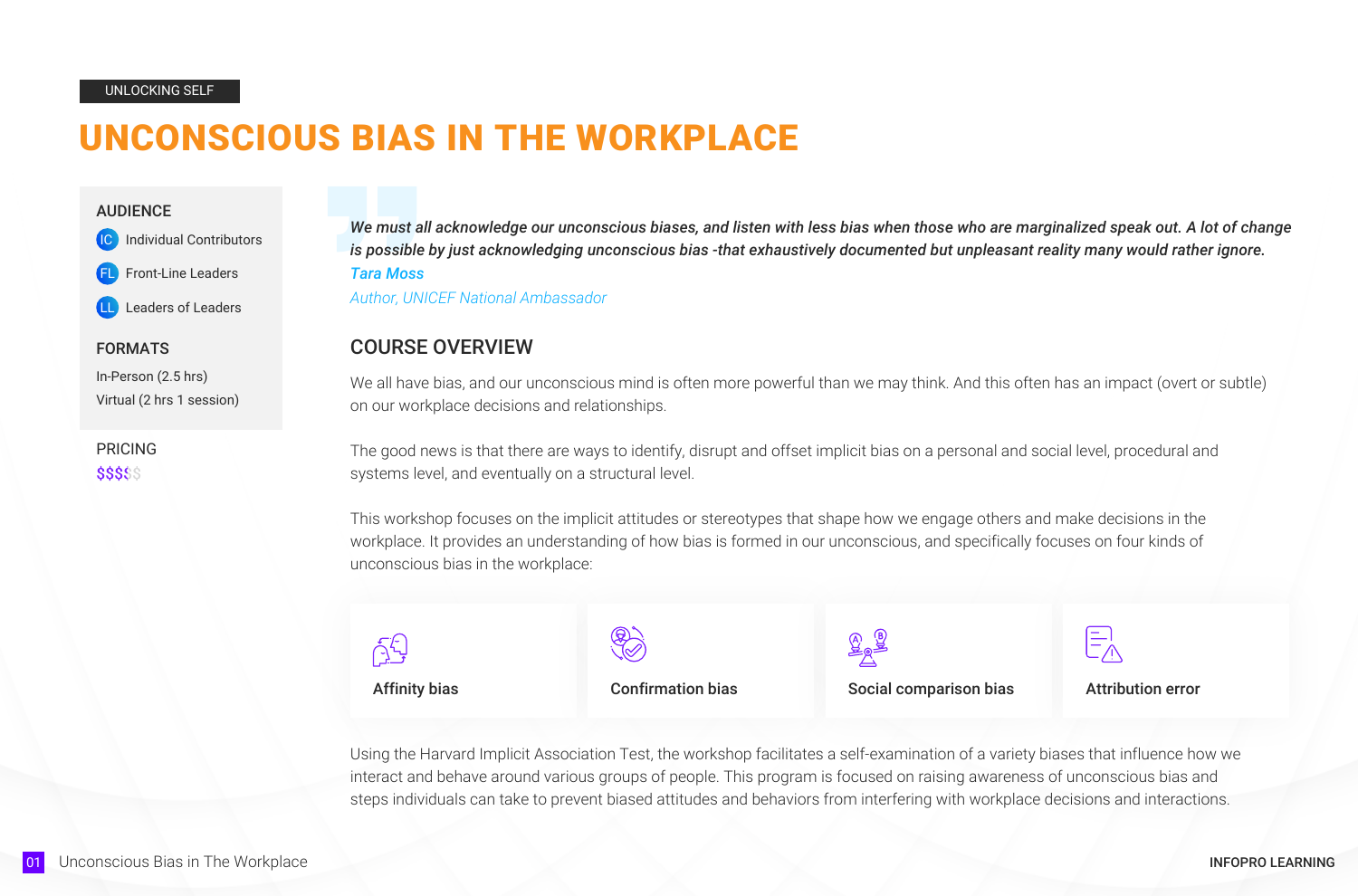# UNCONSCIOUS BIAS IN THE WORKPLACE

# BUSINESS IMPACT

- 1 Employees will develop a deeper awareness 2 Employees develop a positive and authentic of unconscious biases and the detrimental impact they can have on business outcomes.
- Employees who may have felt marginalized or excluded have an opportunity to feel "seen" and "heard."
- way to openly discuss perceptions of bias in their workplace. 2 Employees develop a positive and authentic and an explore the space of the sharing states of the sharing
- 4 Employees who may have felt marginalized a set of authentic dialogue leads to productive action and and retention of high-potential focused on created an engaging and energising work environment, which drives productivity.

their own perceptions of bias, exclusion and marginalization in the workplace.

3

- The brain science of bias
- Types of bias
- Bias-based exclusion and marginalization
- The personal/professional cost of "bias blindness"
- The business case for acknowledging unconscious bias
- How to authentically and productively discuss bias with colleagues
- How to positively confront different perspectives
- How to avoid the "downward" spiral" of blame, shame and judgement

employees is enhanced when they perceive their work environment to be equitable.

6

# LEARNING JOURNEY



- Complete the Harvard Implicit Association Test
- Self-reflection Ouestionnaire





\* Recommended custom add-ons. \*\* Only applicable to VILT

#### What is Unconscious Bias?

#### Productive Dialogue about Unconscious Bias

#### Taking Action to Eliminate Unconscious Bias

- Perception of bias can be as hurtful as the reality
- We can't eliminate what we don't acknowledge
- Importance of tangible action to minimize bias
- How will we measure progress?
- Action planning